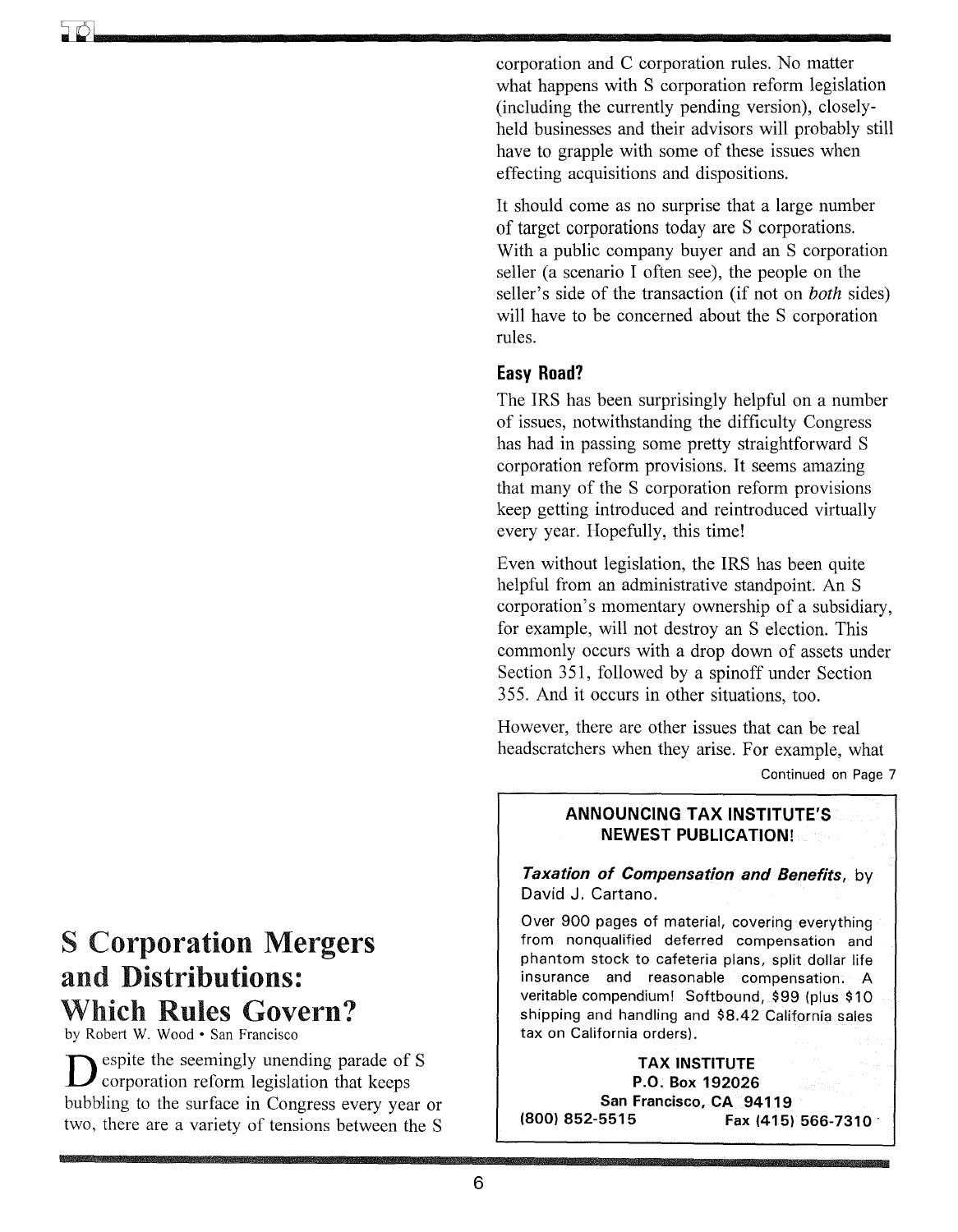# **WHICH RULES GOVERN?** Continued from Page 6 *z* point, since it has long been clear that the

about boot distributions that may be made in connection with a merger?

#### **Look to § 1368 or §356?**

A recent article highlights this problem and is certainly worth a perusal if not a complete read. See Indenbaum and Stead, "Characterization of Distributions in Connection With S Corporation Mergers," Vol. 7, No.3, *J. of SCarp. Tax'n*  (Winter 1996), p. 233. In this article, the authors pose the following fact pattern:

TS is an S corporation with C corporation earnings and profits (E&P). TS' shareholders are Mr. A (80 percent) and Ms. B (20 percent). TS is worth \$4 million and has an accumulated adjustments account of \$100,000. TS agrees to be merged into XY, an S corporation with no C corporation history and with a value of \$10 million. The merger consideration to Mr. A consists of \$3 million of XY stock and \$200,000 of cash. The merger consideration to Ms. B consists of \$600,000 of XY stock and \$200,000 in cash. After the transaction, Mr. A and Ms. B own 22 percent and 1 percent, respectively, of the issued and outstanding stock of XY.

With this hypothetical transaction, the authors ask:

- Do the rules of Subchapter C or Subchapter S govern a merger of S corporations?
- Will the distribution of boot to the S corporation's shareholders be received tax-free to the extent of the S corporation's AAA?
- What is the effect on the shareholders of the receipt of boot in a merger?
- Does Section 356 or Section 1368 govern the treatment of boot distributions?

#### **Tough Analysis**

Readers may want to review the entire article to follow the authors' analysis. While they do not answer each question they raise *seriatim,* the answers, mixed in with considerable discussion, seem to come out like this:

Both the rules of Subchapter C and Subchapter S govern a merger. This seems to be a pretty obvious reorganization rules can apply to S corporations. There are, after all, no reorganization provisions (no counterpart to Section 368 of the Code) in Subchapter S. On the other hand, it is also rather clear that an S corporation engaging in a reorganization is an S corporation, governed by all of Subchapter S.

Whether a distribution of boot to an S corporation's shareholders is tax-free up to the amount of the accumulated adjustments account is more thorny. If, as part of a reorganization, an S corporation makes distributions, they would seem to have to be characterized in one of two ways. A boot distribution could simply be treated as any other S corporation distribution, and therefore taxed under the familiar rules of Section 1368.

The other option would be to view the distribution as taxable under the boot rules of Sections 354 and 356, in the C corporation regime. Under Section 356, if a shareholder receives boot in addition to stock in the acquiring entity, the shareholder may have gain. The gain would be recognized up to the amount (but not in excess) of the boot received.

Of course, Section 356 has a characterization rule, too. Section  $356(a)(2)$  states that if the exchange has the effect of the distribution of a dividend, then the taxpayer's recognized gain must be treated as a dividend to the extent of his ratable share of post-1913 accumulated earnings and profits. Any additional gain over and above this share of earnings and profits will be treated as a gain from the sale or exchange of property (in other words, as a capital gain).

#### **Effect of a Dividend**

How does one determine whether the payment of boot has the effect of a dividend? Under *Commissioner* v. *Clark,* 489 U.S. 726 (1989), one uses a post-merger test, applying the principles of Section 302 to determine whether the distribution should be treated as a dividend or as a redemption. Thus, it is the shareholder's ownership in the acquiring rather than the acquired corporation that is pertinent.

The character of boot received by a shareholder in a reorganization under Section 356 will consequently